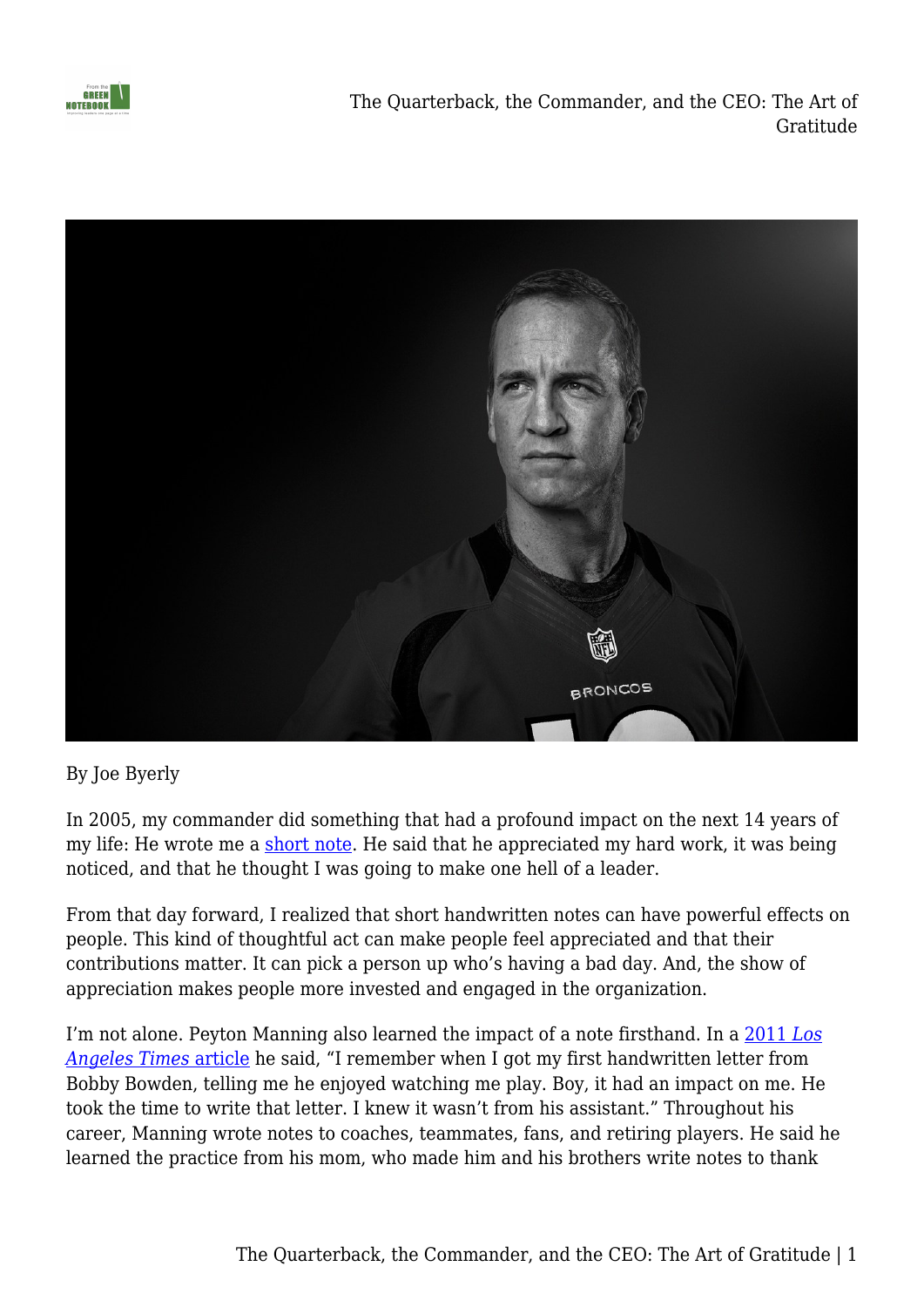

relatives for gifts. The short video below highlights the appreciation from those who received his letters.

Doug Conant, the CEO responsible for [Campbell's Soup's turnaround](https://hbr.org/2017/10/the-key-to-campbell-soups-turnaround-civility), also used handwritten notes to connect with his employees. In a [2011 HBR article he wrote,](https://hbr.org/2011/02/secrets-of-positive-feedback)

Believe it or not, I have sent roughly 30,000 handwritten notes to employees like Patti over the last decade, from maintenance people to senior executives. I let them know that I am personally paying attention and celebrating their accomplishments. (I send handwritten notes too because well over half of our associates don't use a computer). I also jump on any opportunities to write to people who partner with our company any time I meet with them. It's the least you can do for people who do things to help your company and industry. On the face of it, writing handwritten notes may seem like a waste of time. But in my experience, they build goodwill and lead to higher productivity.

When he was hospitalized years later in a terrible car accident, employees and friends flooded his hospital room with handwritten notes. He wrote years later that these letters of encouragement aided in his speedy recovery.

My commander, an NFL quarterback, and a CEO were all busy leaders. But the time they took to write a few words on a piece of paper meant so much more to those who received their notes. I'm not sure I still have all of the Army memorabilia that I've acquired over the years, but I've kept that note (and every other one I've received over the years). I keep it as a reminder that a small act, something as simple as handwritten correspondence, can let someone know they are appreciated. It probably only took him 10-15 minutes to do it, but it still resonates with me almost 15 years later.

## **Share this:**

- [Email](mailto:?subject=%5BShared%20Post%5D%20The%20Quarterback%2C%20the%20Commander%2C%20and%20the%20CEO%3A%20The%20Art%20of%20Gratitude&body=https%3A%2F%2Ffromthegreennotebook.com%2F2019%2F03%2F01%2Fthe-quarterback-the-commander-and-the-ceo-the-art-of-gratitude%2F&share=email)
- [Tweet](https://twitter.com/share)
- $Pln$ it